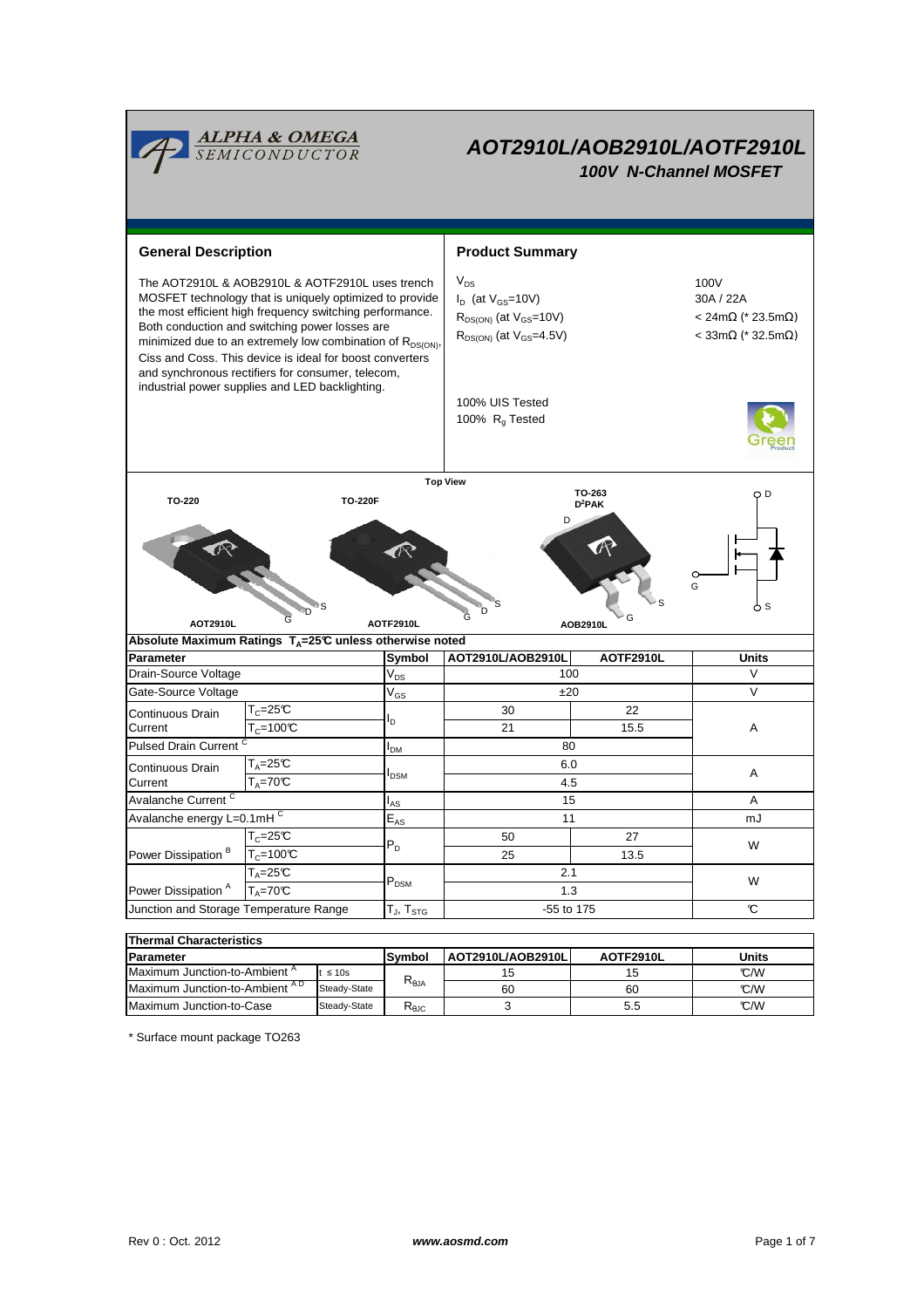

#### **Electrical Characteristics (TJ=25°C unless otherwise noted)**

| <b>Symbol</b>                          | Parameter<br><b>Conditions</b>                                                     |                                                              | Min          | <b>Typ</b> | <b>Max</b> | <b>Units</b> |           |  |
|----------------------------------------|------------------------------------------------------------------------------------|--------------------------------------------------------------|--------------|------------|------------|--------------|-----------|--|
|                                        | <b>STATIC PARAMETERS</b>                                                           |                                                              |              |            |            |              |           |  |
| BV <sub>DSS</sub>                      | Drain-Source Breakdown Voltage                                                     | $I_D = 250 \mu A$ , $V_{GS} = 0V$                            |              | 100        |            |              | V         |  |
|                                        | Zero Gate Voltage Drain Current                                                    | $V_{DS}$ =100V, $V_{GS}$ =0V<br>$T_J = 55C$                  |              |            |            | 1            | μA        |  |
| $I_{DSS}$                              |                                                                                    |                                                              |              |            |            | 5            |           |  |
| $I_{GSS}$                              | Gate-Body leakage current                                                          | $V_{DS} = 0V$ , $V_{GS} = \pm 20V$                           |              |            |            | ±100         | nA        |  |
| $\rm V_{GS(th)}$                       | Gate Threshold Voltage<br>V <sub>DS</sub> =V <sub>GS</sub> , I <sub>D</sub> =250µA |                                                              |              | 1.6        | 2.15       | 2.7          | V         |  |
| $I_{D(ON)}$                            | $V_{GS}$ =10V, $V_{DS}$ =5V<br>On state drain current                              |                                                              |              | 80         |            |              | A         |  |
| $R_{DS(ON)}$                           |                                                                                    | V <sub>GS</sub> =10V, I <sub>D</sub> =20A                    |              |            | 19         | 24           |           |  |
|                                        |                                                                                    | TO220/TO220F                                                 | $T_J = 125C$ |            | 34         | 43           | $m\Omega$ |  |
|                                        |                                                                                    | $V_{GS} = 4.5V, I_D = 18A$                                   |              |            |            |              |           |  |
|                                        |                                                                                    | TO220/TO220F                                                 |              |            | 24.5       | 33           | $m\Omega$ |  |
|                                        | Static Drain-Source On-Resistance                                                  | $V_{GS}$ =10V, $I_D$ =20A                                    |              |            |            |              |           |  |
|                                        |                                                                                    | TO263                                                        |              |            | 18.5       | 23.5         | $m\Omega$ |  |
|                                        |                                                                                    | $V_{GS} = 4.5V, I_D = 18A$<br>TO263                          |              |            |            |              |           |  |
|                                        |                                                                                    |                                                              |              |            | 24         | 32.5         | $m\Omega$ |  |
| $g_{FS}$                               | V <sub>DS</sub> =5V, I <sub>D</sub> =20A<br><b>Forward Transconductance</b>        |                                                              |              |            | 40         |              | S         |  |
| $\rm V_{\rm SD}$                       | $IS=1A, VGS=0V$<br>Diode Forward Voltage                                           |                                                              |              |            | 0.72       | 1            | $\vee$    |  |
| $I_{\rm S}$                            | Maximum Body-Diode Continuous Current                                              |                                                              |              |            |            | 30           | A         |  |
|                                        | <b>DYNAMIC PARAMETERS</b>                                                          |                                                              |              |            |            |              |           |  |
| $C_{\text{iss}}$                       | Input Capacitance                                                                  | $V_{GS}$ =0V, $V_{DS}$ =50V, f=1MHz                          |              |            | 1190       |              | рF        |  |
| $\overline{C}_{\mathrm{oss}}$          | Output Capacitance                                                                 |                                                              |              |            | 95         |              | рF        |  |
| $\overline{C_{\rm rss}}$               | Reverse Transfer Capacitance                                                       |                                                              |              |            | 7          |              | pF        |  |
| $R_q$                                  | Gate resistance                                                                    | $V_{GS}$ =0V, $V_{DS}$ =0V, f=1MHz                           |              | 0.5        | 1.1        | 1.7          | Ω         |  |
|                                        | <b>SWITCHING PARAMETERS</b>                                                        |                                                              |              |            |            |              |           |  |
| Q <sub>q</sub> (10V)                   | <b>Total Gate Charge</b>                                                           | $V_{GS}$ =10V, $V_{DS}$ =50V, $I_{D}$ =20A                   |              |            | 16.5       | 25           | nС        |  |
| $Q_q(4.5V)$                            | <b>Total Gate Charge</b>                                                           |                                                              |              |            | 7          | 12           | nС        |  |
| $\mathbf{Q}_\text{gs}$                 | Gate Source Charge                                                                 |                                                              |              |            | 4.5        |              | nС        |  |
| $\mathsf{Q}_{\underline{\mathsf{gd}}}$ | Gate Drain Charge                                                                  |                                                              |              |            | 2.5        |              | nС        |  |
| $t_{D(on)}$                            | Turn-On DelayTime                                                                  |                                                              |              |            | 7          |              | ns        |  |
| $\mathsf{t}_{\sf r}$                   | Turn-On Rise Time                                                                  | $V_{GS}$ =10V, $V_{DS}$ =50V, R <sub>1</sub> =2.5 $\Omega$ , |              |            | 8          |              | ns        |  |
| $t_{D(off)}$                           | Turn-Off DelayTime<br>$R_{\text{GEN}} = 3\Omega$                                   |                                                              |              |            | 20         |              | ns        |  |
| $\mathsf{t}_{\mathsf{f}}$              | <b>Turn-Off Fall Time</b>                                                          |                                                              |              |            | 3          |              | ns        |  |
| $t_{rr}$                               | Body Diode Reverse Recovery Time                                                   | $I_F = 20A$ , dl/dt=500A/ $\mu$ s                            |              |            | 30         |              | ns        |  |
| $\overline{Q}_{rr}$                    | Body Diode Reverse Recovery Charge   IF=20A, dl/dt=500A/us                         |                                                              |              |            | 145        |              | nС        |  |

A. The value of R<sub>ala</sub> is measured with the device mounted on 1in<sup>2</sup> FR-4 board with 2oz. Copper, in a still air environment with T<sub>a</sub> =25°C. The Power dissipation P<sub>DSM</sub> is based on R <sub>θJA</sub> and the maximum allowed junction temperature of 150°C. The value in any given application depends on the user's specific board design, and the maximum temperature of 175°C may be used if the PCB allows it.

B. The power dissipation P<sub>D</sub> is based on T<sub>J(MAX)</sub>=175°C, using junction-to-case thermal resistance, and is more useful in setting the upper dissipation limit for cases where additional heatsinking is used.

C. Repetitive rating, pulse width limited by junction temperature  $T_{J(MAX)}$ =175°C. Ratings are based on low frequency and duty cycles to keep initial  $T_J = 25^\circ$  C.

D. The  $R_{\theta JA}$  is the sum of the thermal impedance from junction to case  $R_{\theta JC}$  and case to ambient.

E. The static characteristics in Figures 1 to 6 are obtained using <300µs pulses, duty cycle 0.5% max.

F. These curves are based on the junction-to-case thermal impedance which is measured with the device mounted to a large heatsink, assuming a maximum junction temperature of  $T_{J(MAX)}=175^{\circ}$  C. The SOA curve provides a single pulse rating.

G. The maximum current limited by package.

H. These tests are performed with the device mounted on 1 in<sup>2</sup> FR-4 board with 2oz. Copper, in a still air environment with T<sub>A</sub>=25°C.

THIS PRODUCT HAS BEEN DESIGNED AND QUALIFIED FOR THE CONSUMER MARKET. APPLICATIONS OR USES AS CRITICAL COMPONENTS IN LIFE SUPPORT DEVICES OR SYSTEMS ARE NOT AUTHORIZED. AOS DOES NOT ASSUME ANY LIABILITY ARISING OUT OF SUCH APPLICATIONS OR USES OF ITS PRODUCTS. AOS RESERVES THE RIGHT TO IMPROVE PRODUCT DESIGN, FUNCTIONS AND RELIABILITY WITHOUT NOTICE.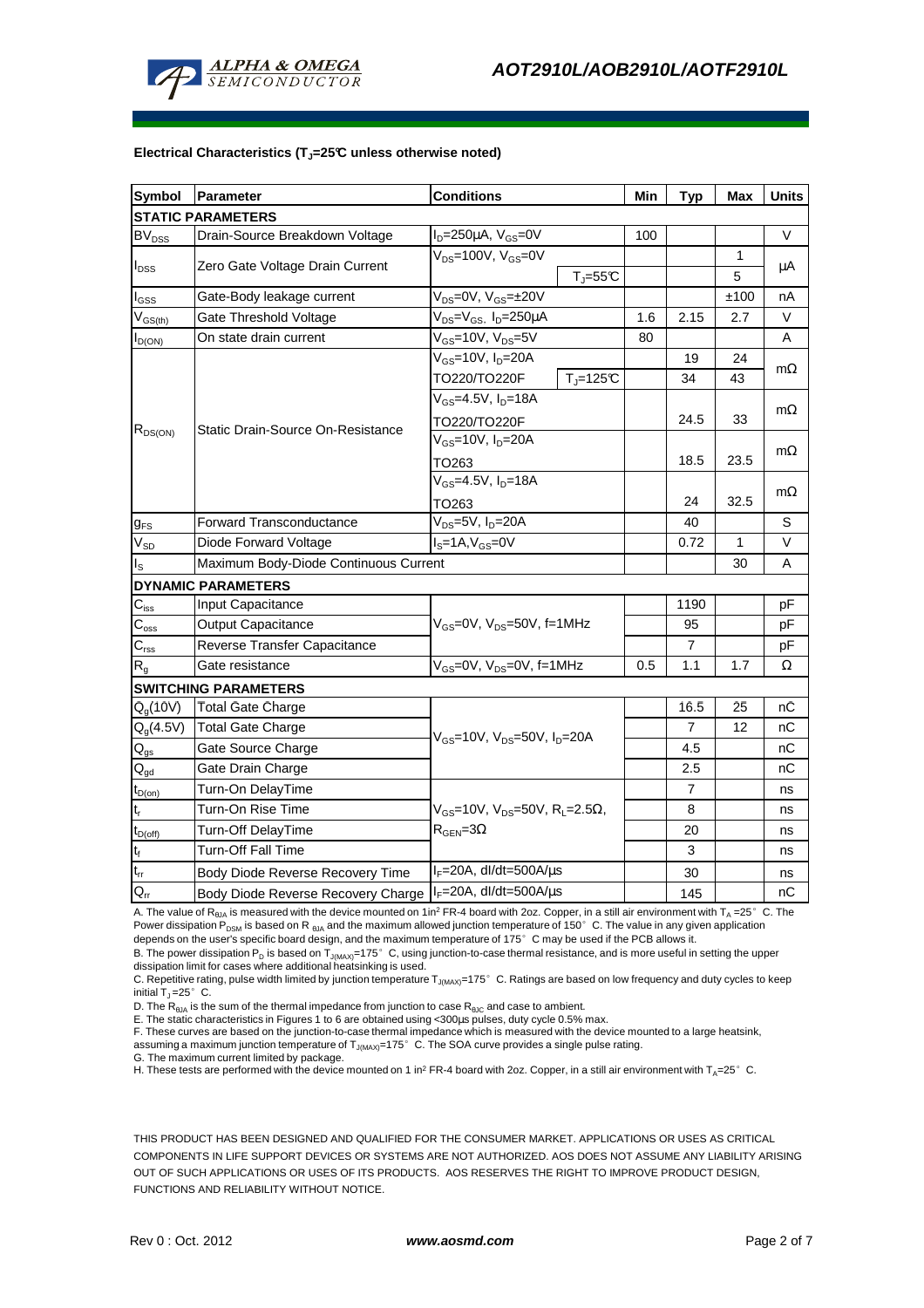

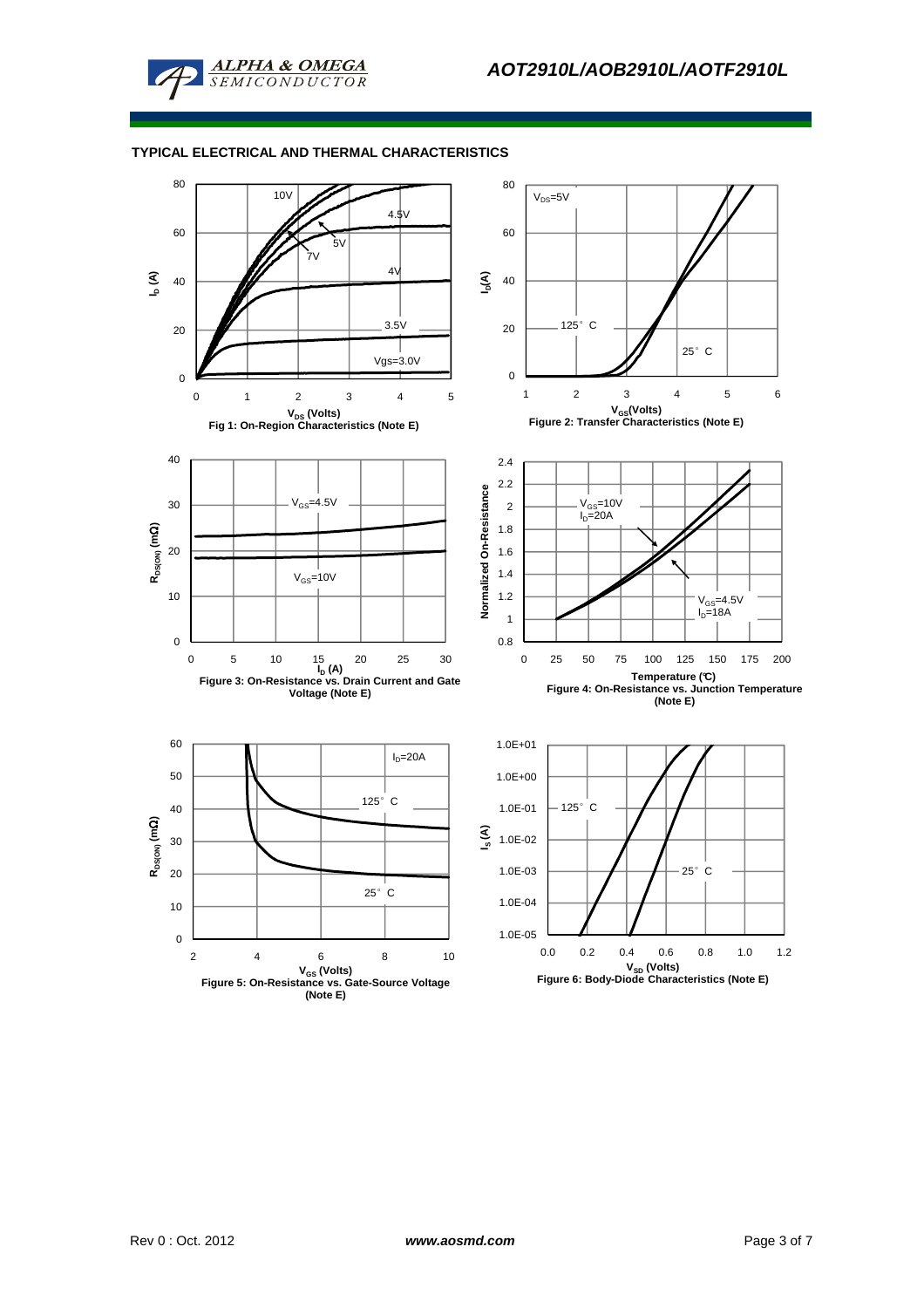



**Figure 11: Normalized Maximum Transient Thermal Impedance for AOT2910L and AOB2910L (Note F)**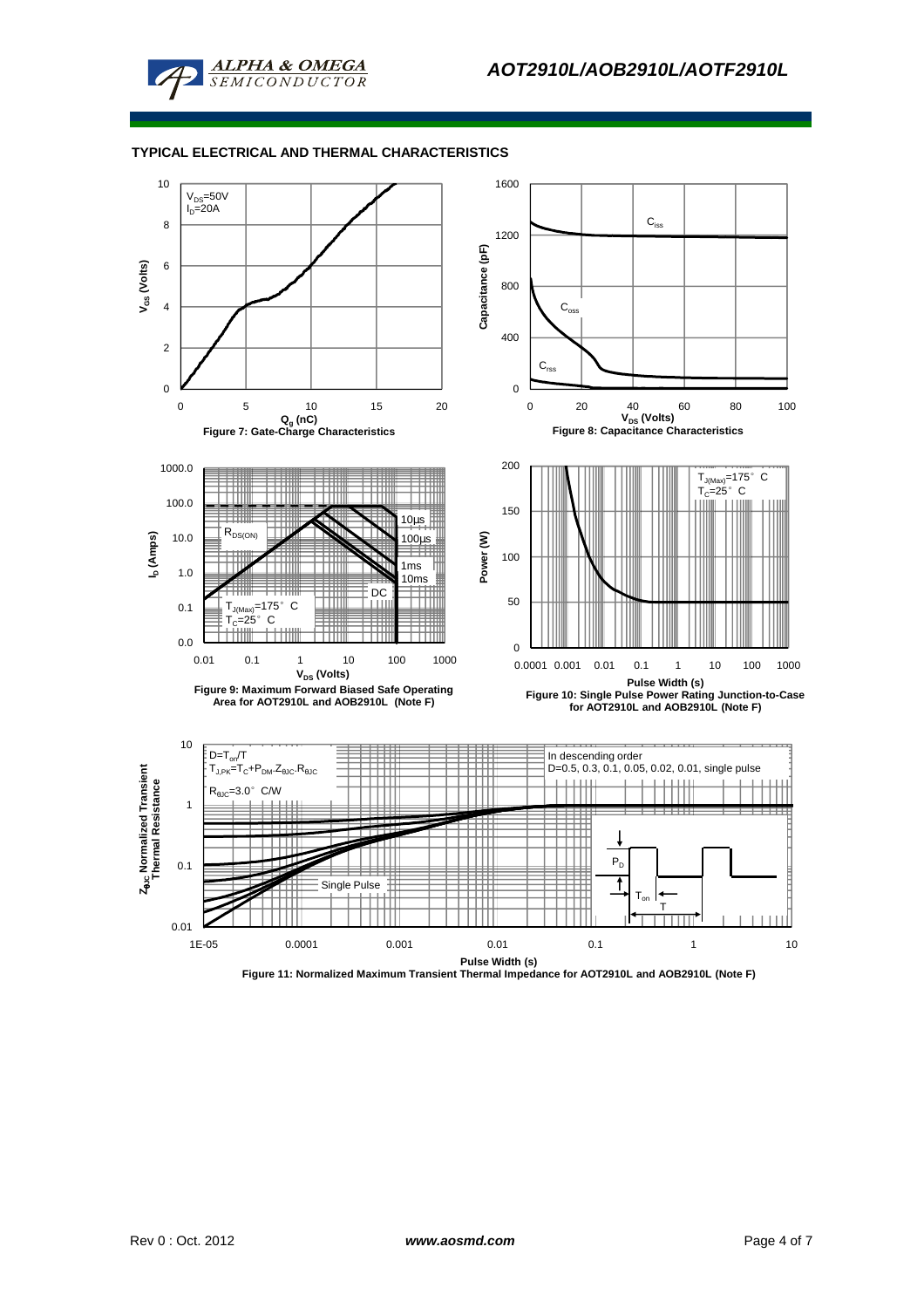



**Figure 11: Normalized Maximum Transient Thermal Impedance for AOTF2910L (Note F)**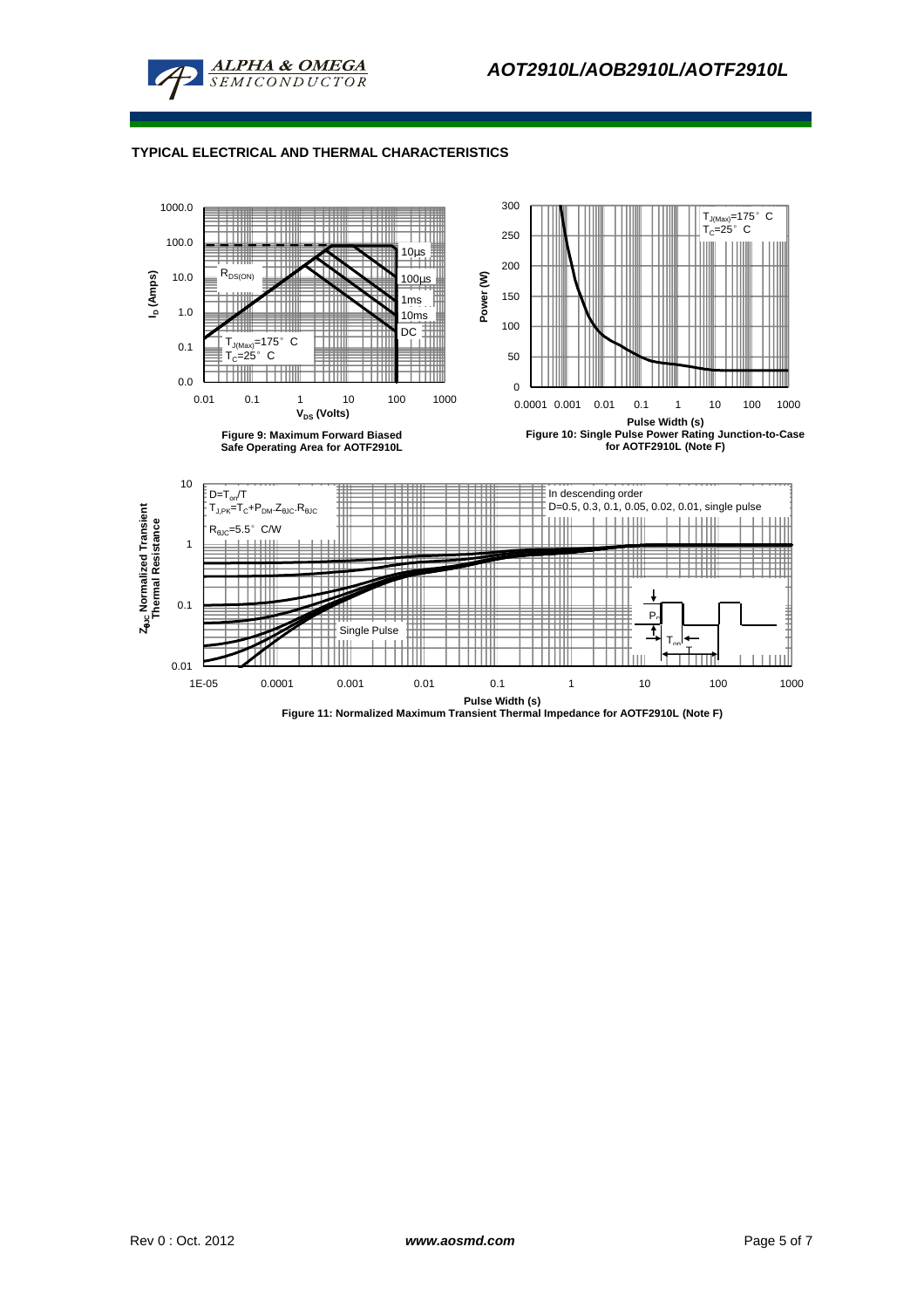